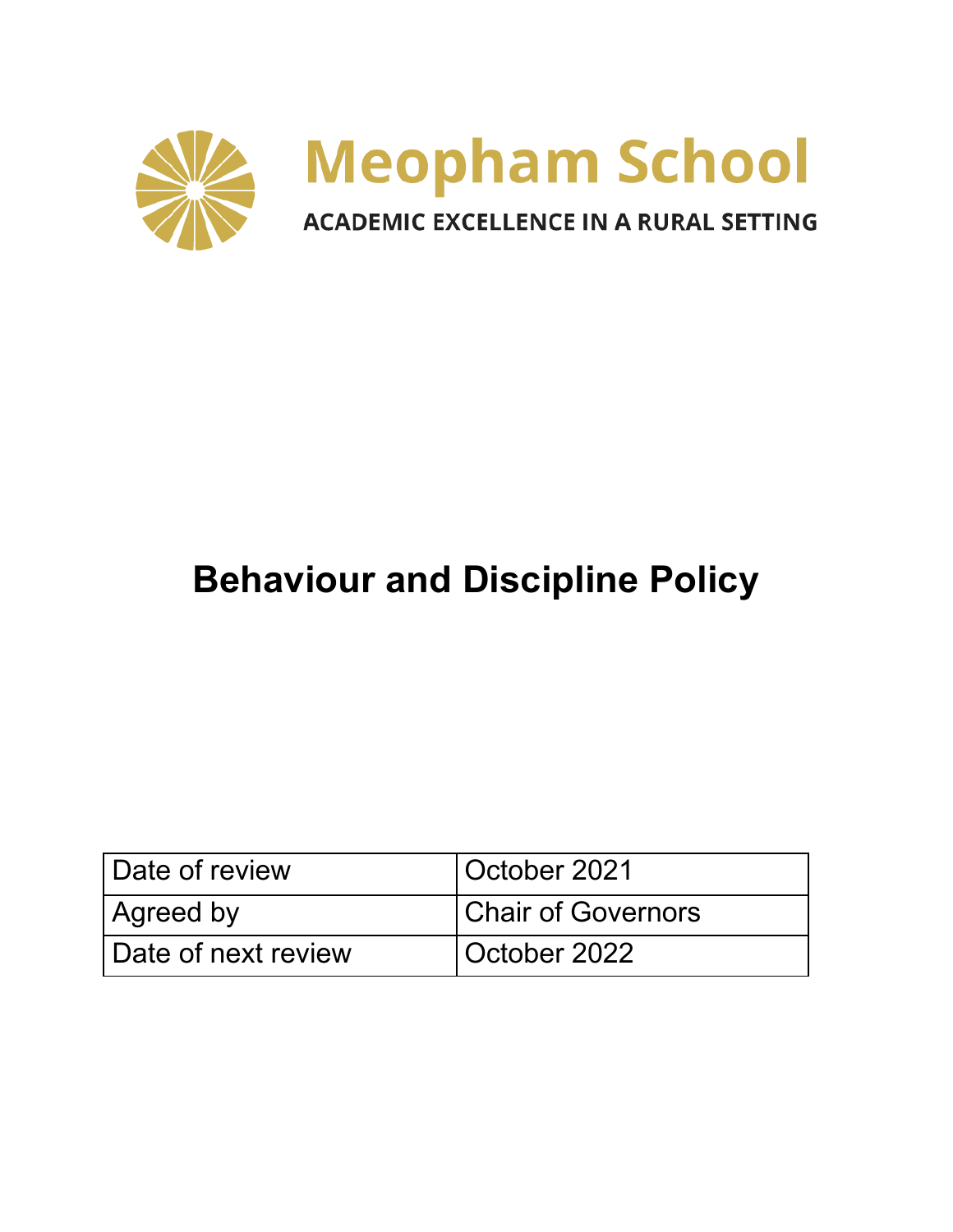**SECTION 1: INTRODUCTION**

**SECTION 2: REWARDS**

**SECTION 3: STUDENTS' BEHAVIOUR**

**SECTION 4: CODE OF ACCEPTABLE BEHAVIOUR**

**SECTION 5: ACCESS TO THE SCHOOL**

**SECTION 6: VALUABLES**

**SECTION 7: POLICY ON BREAKAGES AND DAMAGES**

**SECTION 8: THE HOME TO SCHOOL AGREEMENT**

**SECTION 9: SANCTIONS**

**SECTION 10: Educational Needs and Disability (SEND) and vulnerable individuals**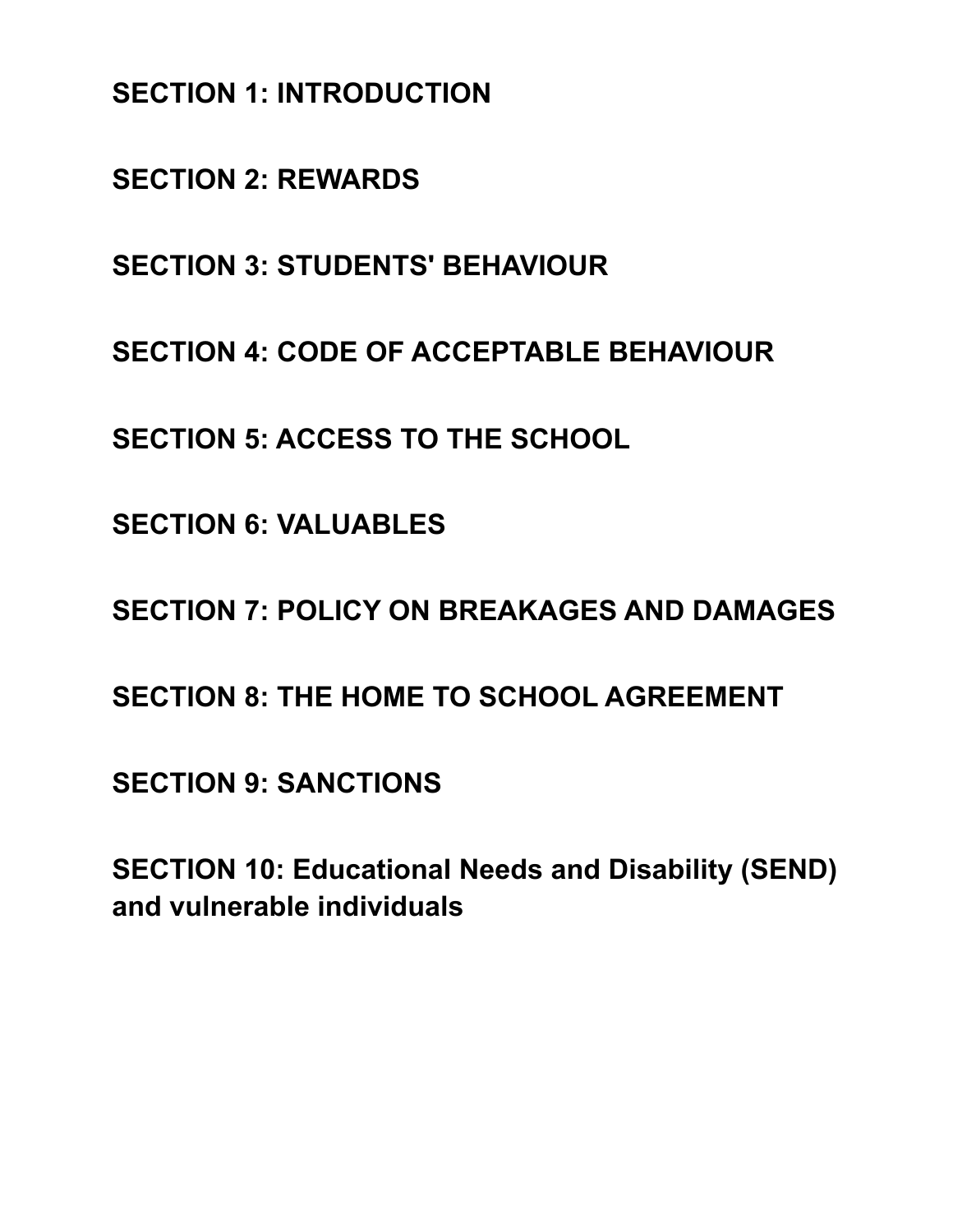## **INTRODUCTION**

Meopham School promotes preparation for responsible adulthood and has:

• A clear philosophy and explicit principles based on commonly-held values of personal development and progress, care for the individual, self-esteem and respect for others;

• A well-organised, secure environment, conducive to learning and the healthy moral and social development that only a long-established school can give;

- A curriculum where high personal achievement is a priority;
- A smart, traditional uniform for all students.

This policy is intended to enable students, staff and parents to have a clear understanding of all issues relating to behaviour and discipline. It is hoped that this will enable the school to promote among students self-discipline and proper regard for the school's authority while at the same time encouraging good behaviour and respect for others.

**This policy has been written with regards to the Equality Act 2010** and public sector equality duty. Meopham School recognises that reasonable adjustments to the application of this policy will at times have to be made where required to meet individual needs and avoid disability discrimination.

#### **Links with other school policies and practices**

This policy links with several school policies, practices and action plans including:

- Anti-Bullying strategies
- Safeguarding and Child protection policy
- Online Safety Policy
- Responsible Internet Use Policy (AUP)
- Equalities Policy
- RSE Policy
- Special Educational Needs and Disabilities Policy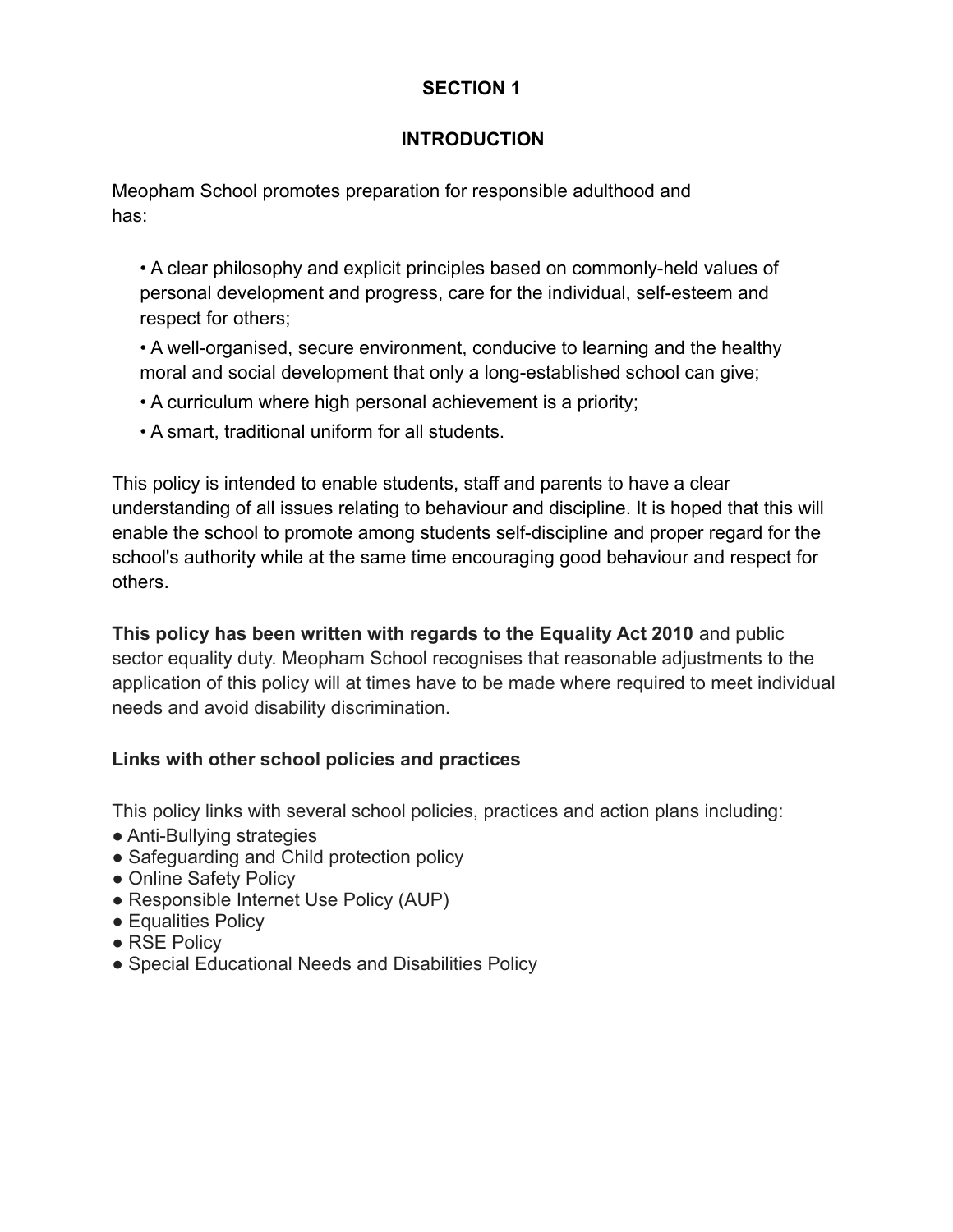#### **REWARDS**

Meopham School has high expectations of its students, all of whom should try hard to value their own achievements, both in and out of the classroom. To encourage them a reward system operates throughout the school.

Students are rewarded by staff in a number of ways. These include house points for:

- Learning
- Metacognition
- Conduct
- Service to the Community
- Attendance

Additionally, the school promotes department postcards, stickers and stamps. Students can also be sent to the **'excellent work book'** if they have completed a particularly good piece of work. These students are acknowledged in newsletters.

Students with clear high standards are rewarded for their excellent personal presentation and organisation by being entered into a termly prize draw.

Students with 100% attendance are recognised through certificates, prizes and letters home. Form groups that have 100% attendance for a week are rewarded with a non- uniform day as are pupils who have 100% attendance for the term.

Prizes and awards are presented at the annual prize giving evening to those students whom staff feel have excelled in particular subjects or who have made outstanding effort and progress or who have given exceptional service to the school.

The school is pleased to nominate students for external awards relating to work both in school or out in the community.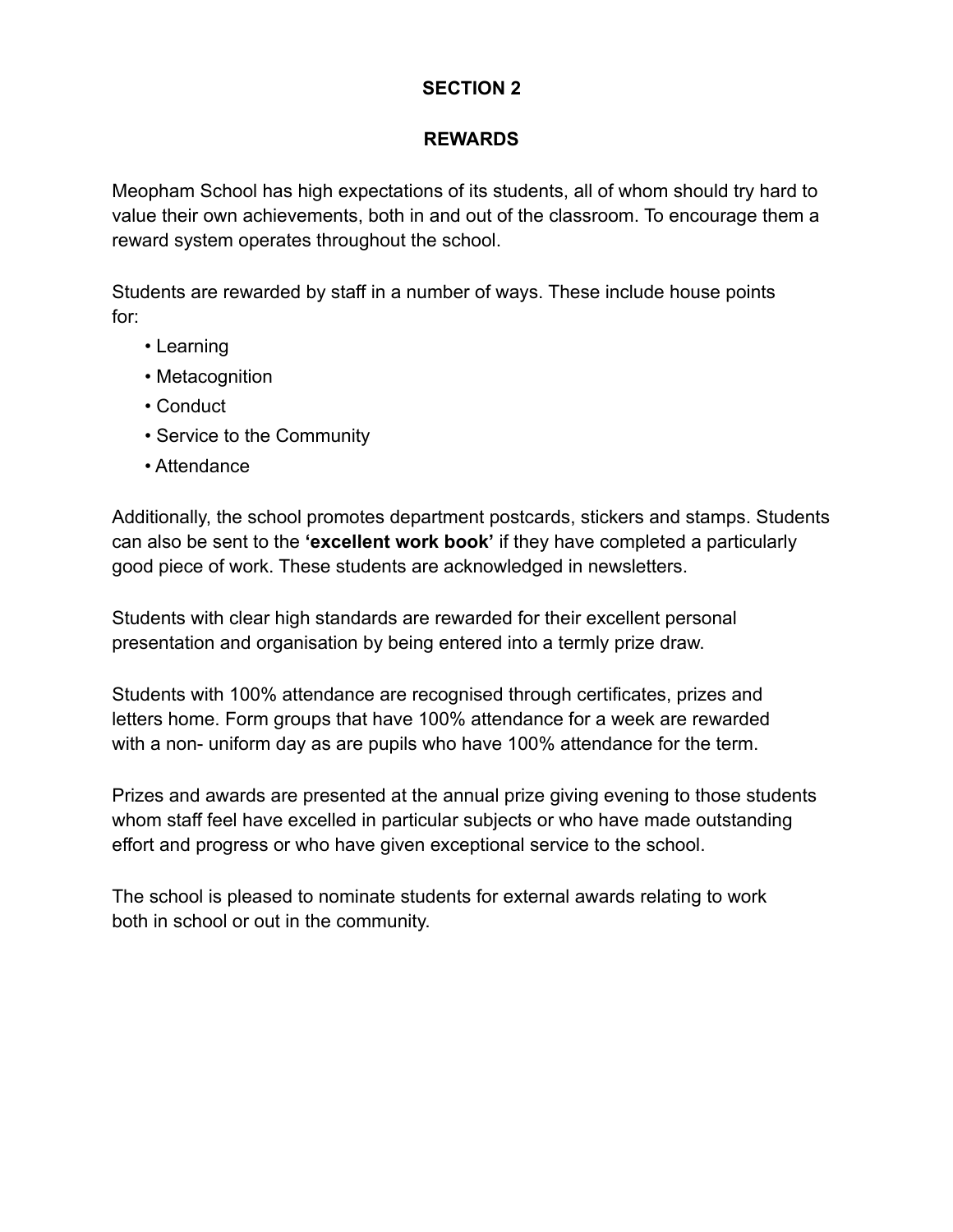#### **STUDENTS' BEHAVIOUR**

At the school students are expected to be pleasant and responsible members of the school community who come to school in a positive, motivated frame of mind, ready and equipped to learn. Students will follow three School Rules:

- 1. Follow instructions promptly
- 2. Try your hardest in lessons
- 3. Treat others with courtesy and respect

## **SECTION 4**

#### **CODE OF ACCEPTABLE BEHAVIOUR**

Meopham School "Home-School Agreement" summarises the school's expectations of the students. The intention is to reach a common definition of what the school expects of students at the school. At the same time, it recognises that teachers are important role models for students to follow in terms of good manners, courtesy and social behaviour. The school day to day guidelines for students are:

- I will take pride in being part of Meopham School.
- I will always work to the best of my ability.
- Nothing I do or say should cause hurt or unhappiness to any other member of Meopham School community.

• I will try my best to treat everyone and everything with care, courtesy and consideration.

• I will remember that every public action of mine outside school is judged to the good or harm of the whole school community.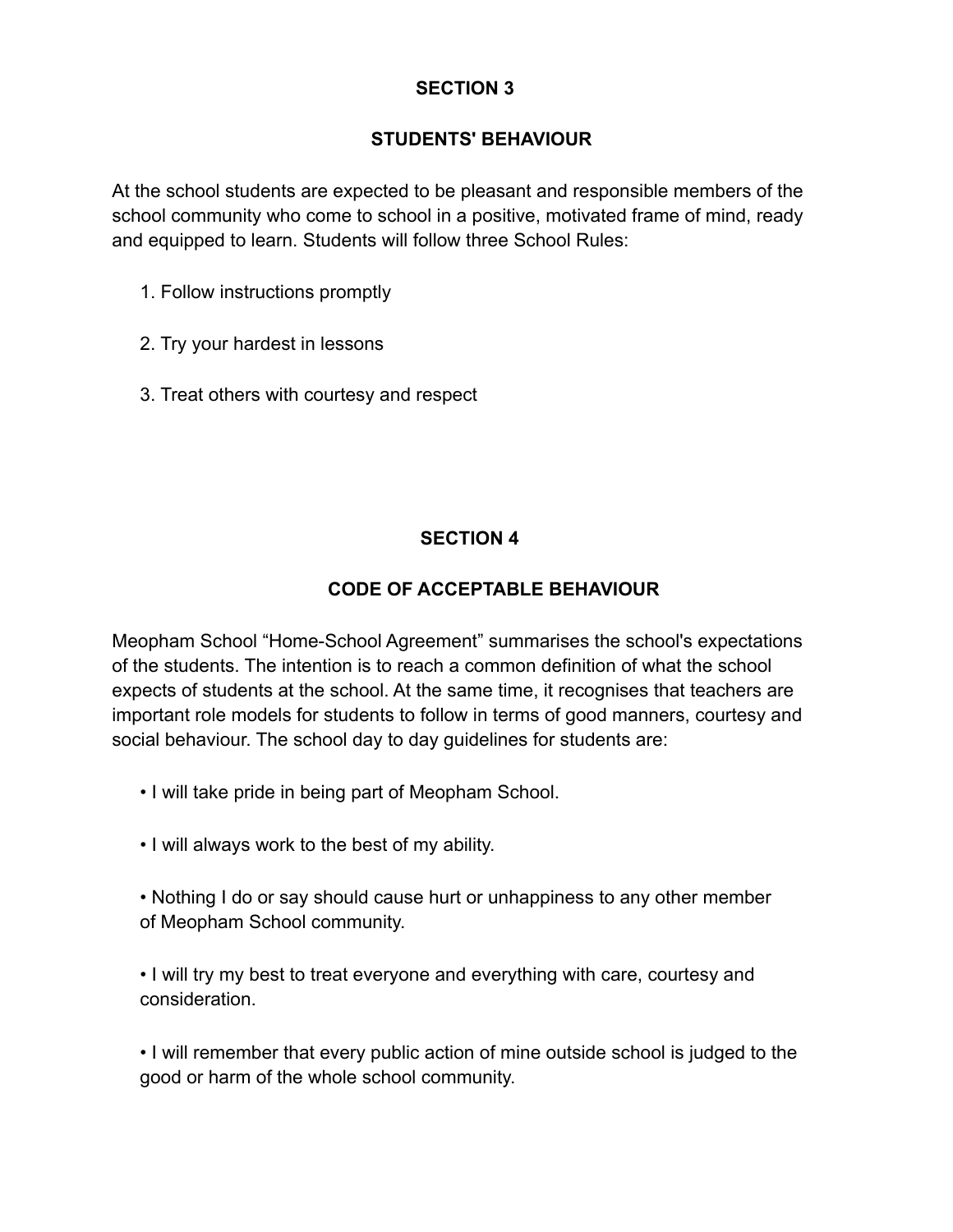• We all have a part to play in achieving a successful and happy school.

• There may be times when I might not live up to these standards. When this happens I will be honest with myself and with others, admitting my mistakes and doing all in my power to put things right.

• I will remember that my school concentrates on the success and achievement of individuals and not their failure.

# **SECTION 5**

# **ACCESS TO THE SCHOOL**

Students have free access to most areas of the school. However, there are certain restricted areas and students who go 'out of bounds' may be punished.

Students should not be in classrooms without a member of staff present, but in wet weather we allow this to occur with appropriate supervision.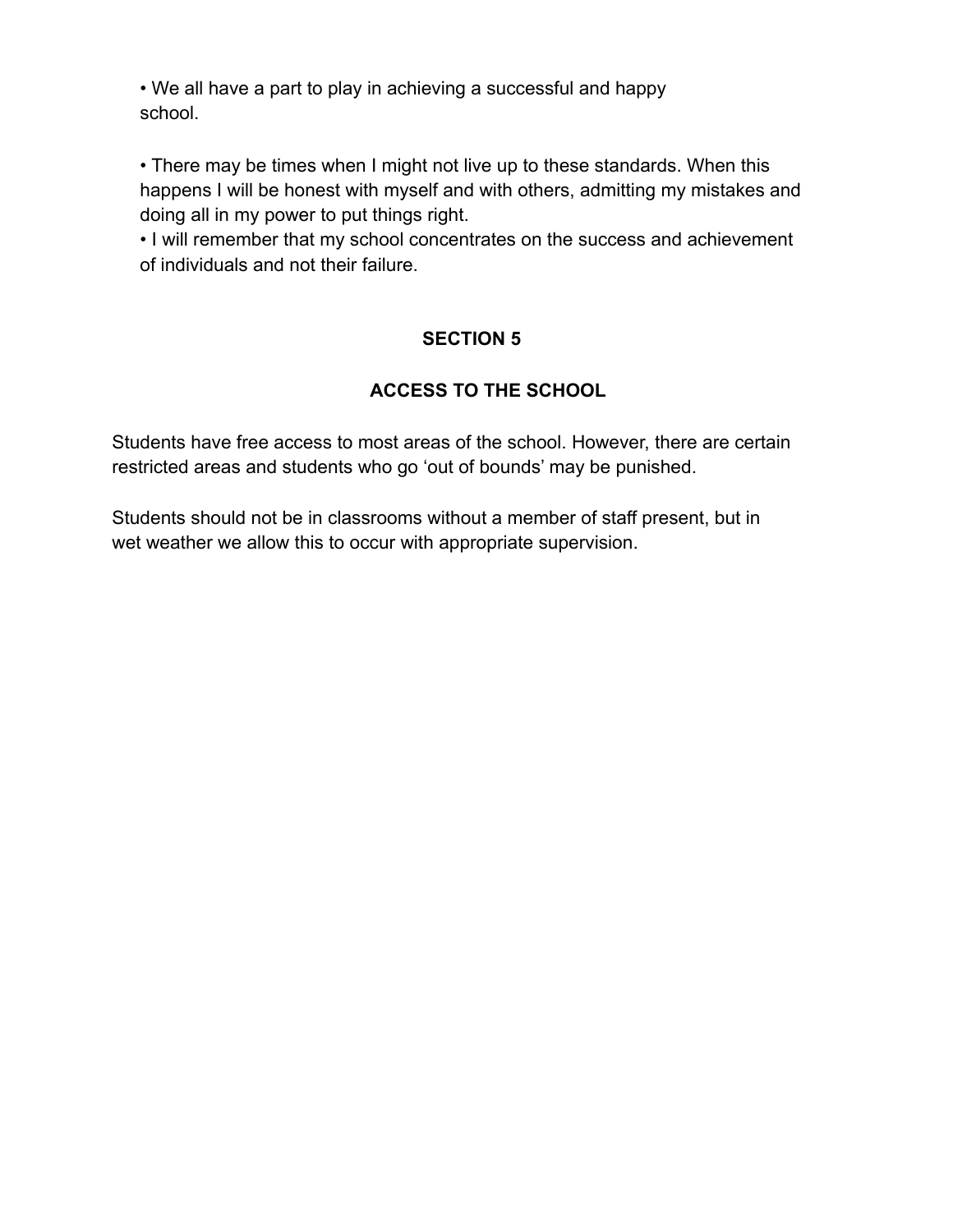#### **VALUABLES**

It is useful within this policy to remind parents about valuables and damage.

The school cannot accept responsibility for the loss of valuables which are brought to school, or for damage to the personal property of students. Mobile phones, pens, watches and calculators etc should have their owner's name and postal code scratched, engraved or marked in some permanent way on them for identification.

It is unsafe for students to bring large amounts of money to school. If, in exceptional circumstances, this is necessary, it should be carried in a purse, wallet or envelope clearly marked with the owner's name and handed to the main office or Student Services for safe- keeping immediately when the student arrives in school.

PE staff will put mobile phones, watches and money in a locker for safe-keeping if requested (these items must be identifiable as mentioned above). PE staff accept no responsibility for loss or damage to items stored in this way.

Appropriate portable technological devices may be brought to school, but they remain the sole responsibility of the student. Mobile phones may be brought to school for use on the way to and from school, but must not be used in lessons. Staff will not accept responsibility for looking after mobile phones under any circumstances. They are brought to school entirely at the students' own risk and the school will not be liable for any loss, theft or damage however caused. Mobile phones may be confiscated at the teacher's discretion and returned later in the day or to parents/carers. In the latter, the item will be stored in the school safe until collection.

Students are not allowed to buy, sell or trade any articles on the school premises or to bring into school any items that are intended for sale. The school reserves the right to decide if an item has been brought into school for the purpose of sale. All such items can be confiscated until collected by a parent/carer.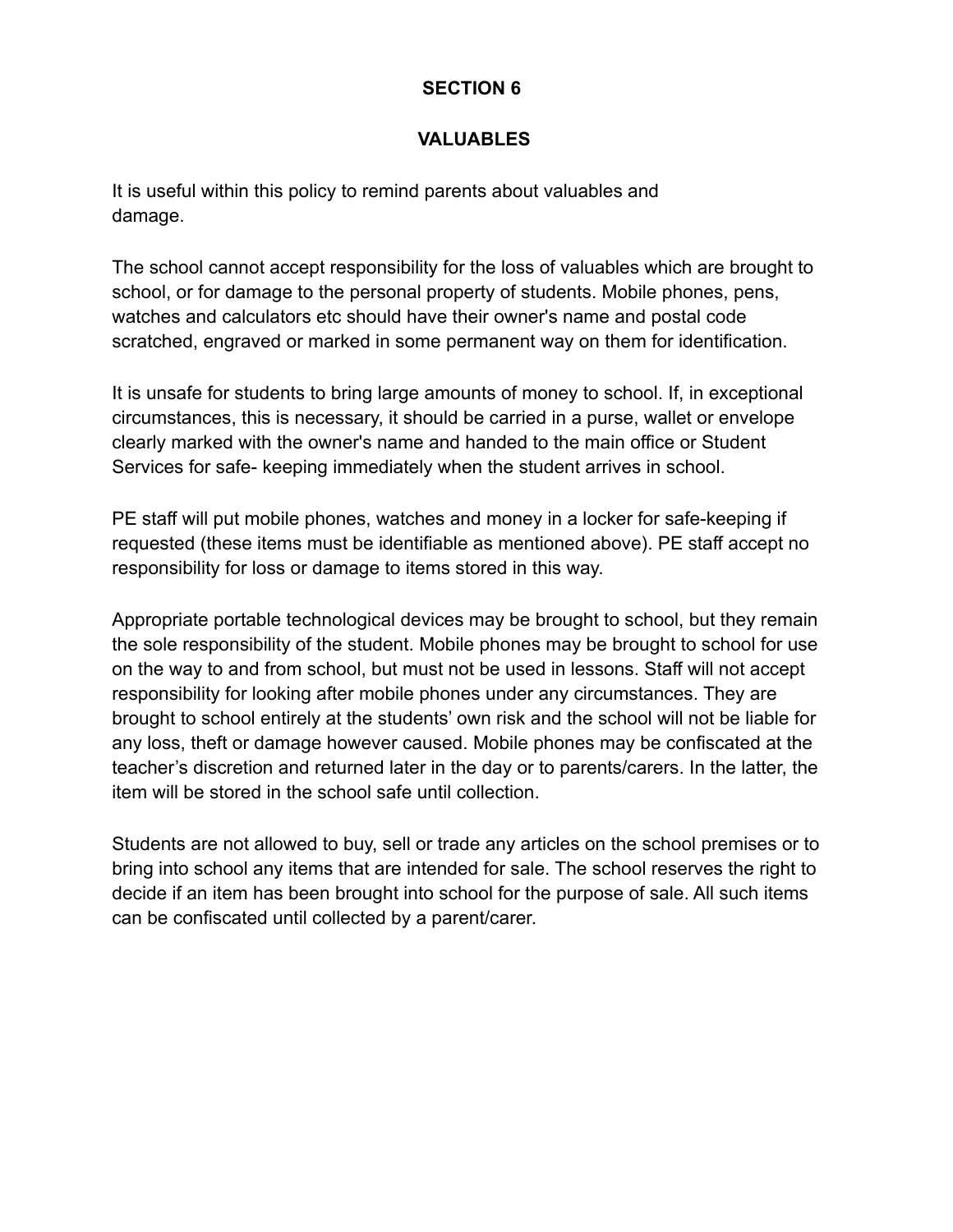#### **POLICY ON BREAKAGES AND DAMAGES**

The school's policy on 'Breakages and Damages' is given below as a reminder:

Parents will be liable to pay for breakages, damage, defacement or loss of school property (this includes books, equipment, furniture, fittings and the fabric of the school) where this is a result of student's action, whether this is deliberate or reckless.

The charge will be for the replacement of the damaged, broken, defaced or lost item(s) and/or the cost of materials and labour to replace, repair or restore as necessary. A receipt will be issued for all payments made.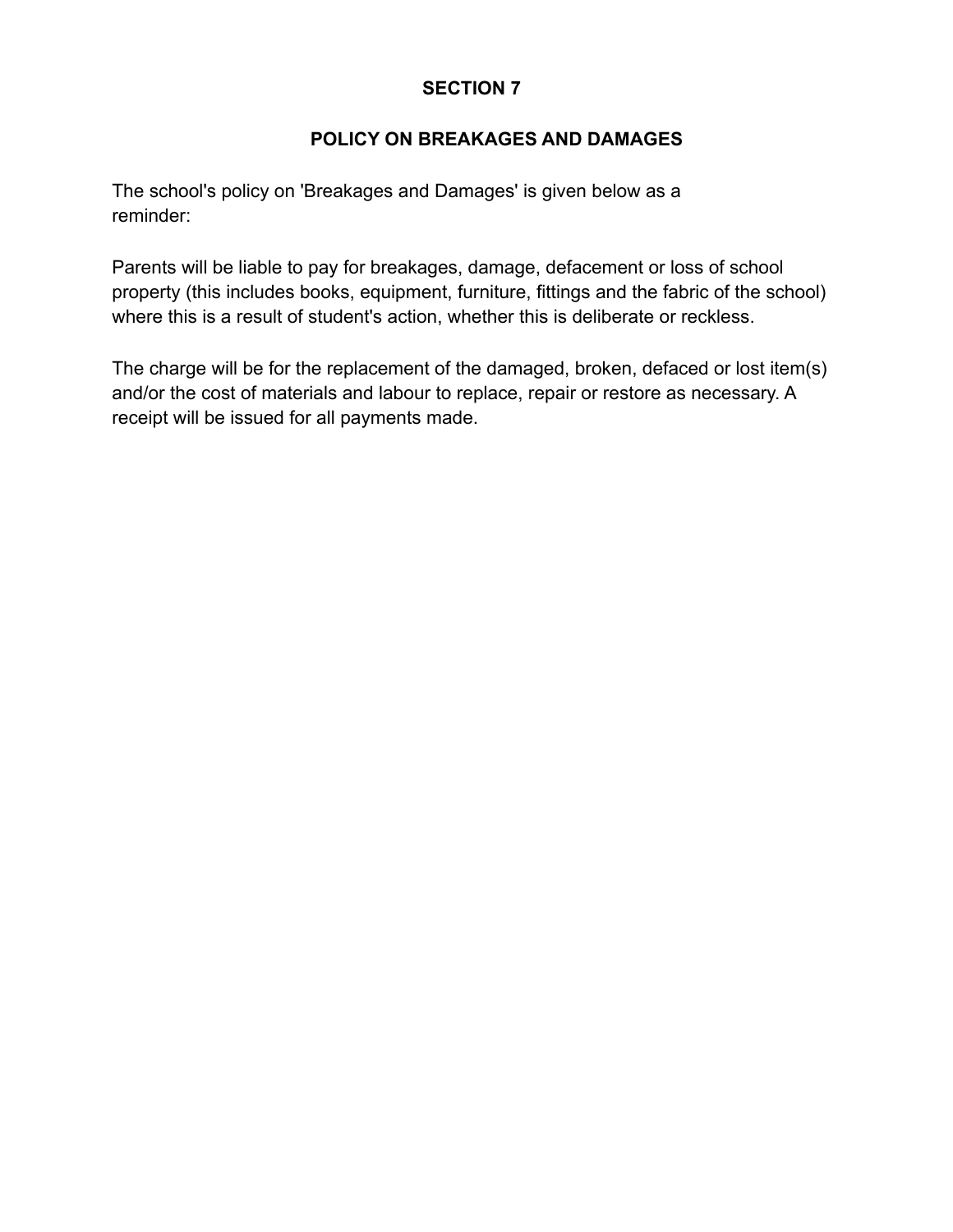## **HOME TO SCHOOL AGREEMENT**

#### **Parent/Carer/Guardian.** I will:

- See that my child goes to school regularly, on time and properly equipped.
- Inform the school of any concerns that might affect my child's progress.
- Inform the school immediately if my child is absent and provide a note to explain the absence.
- Support the school's rules for good behaviour and uniform.
- Support the school's Discipline Policy.
- Support my child in his/her homework.
- Attend Parents' Evenings and discussions about my child's progress.
- Keep the school informed of any medical conditions or changes of circumstances, e.g. address or telephone number.

• Improve students' health by encouraging walking/cycling between home and school, as fewer cars will benefit road safety on and around the School site, also reducing pollution in accordance with the School Travel Plan.

**The Student.** As a member of Meopham School, I will:

- Abide by Meopham School Code of Conduct.
- Attend school regularly and arrive on time.
- Bring all the correct books and equipment when required.
- Wear the school uniform and be tidy in appearance.
- Do my homework and classwork to the best of my ability.
- Be polite and considerate and behave in an orderly way at all times, including to and from school.
- Keep the school free from graffiti and litter.
- Follow the School Rules.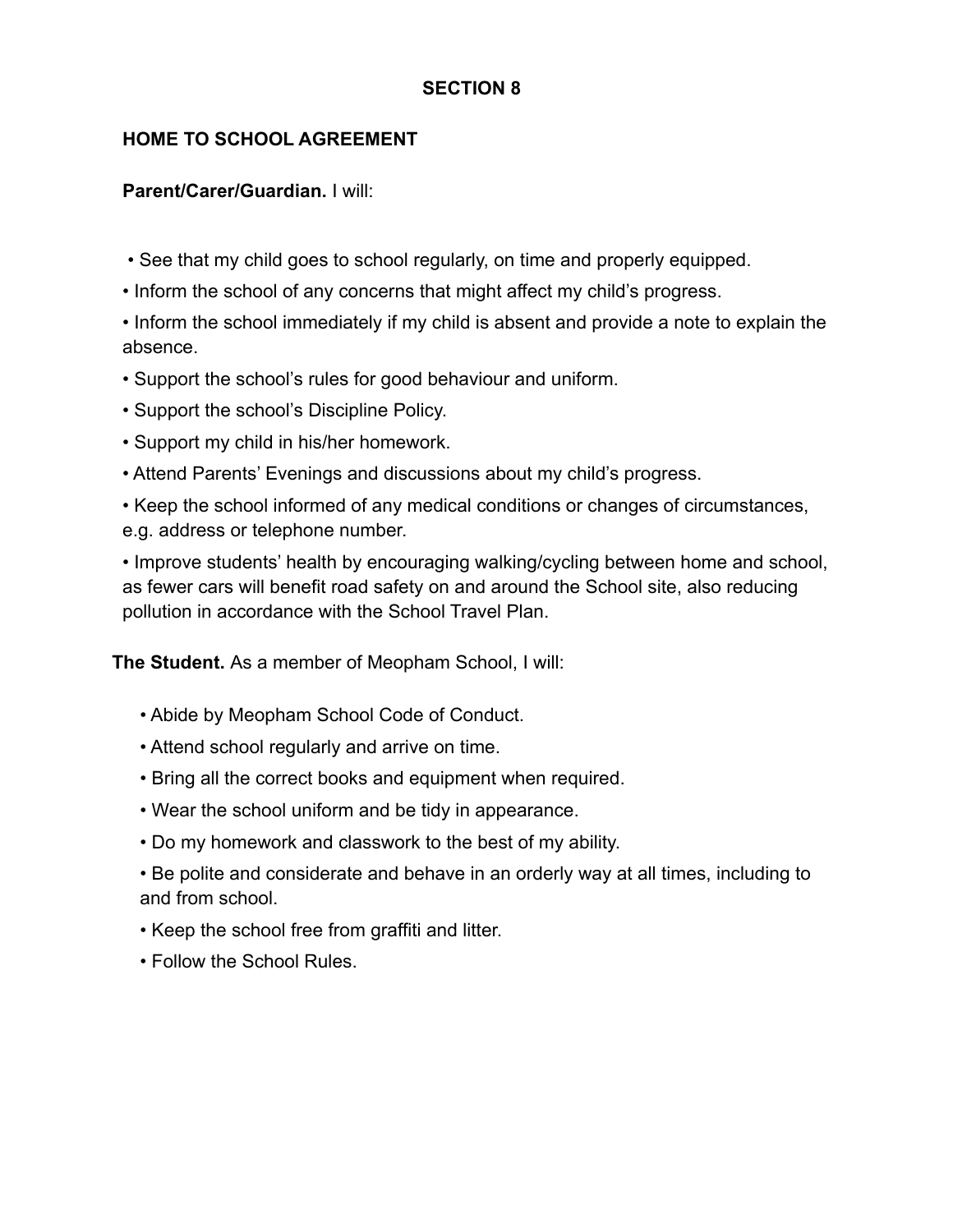**The School.** Meopham School will:

• Provide a safe, caring environment for your child.

• Encourage your child to achieve his or her full potential as a valued member of Meopham School.

• Provide a balanced relevant curriculum.

• Encourage high standards of work and behaviour.

• Contact you if there are any concerns that affect your child's progress.

• Keep you regularly informed about your child's progress.

• Set and mark homework on a regular basis, and provide facilities for your child to do homework after school.

• Arrange Parents' Evenings during which your child's progress and attainment will be discussed.

• Keep you informed about school activities through regular correspondence and newsletters.

*A copy of the Home School Agreement will be given to every student/parent/carer/guardian on joining the School, signed by all parties, and retained in the student's file. A copy is also stored on the school website.*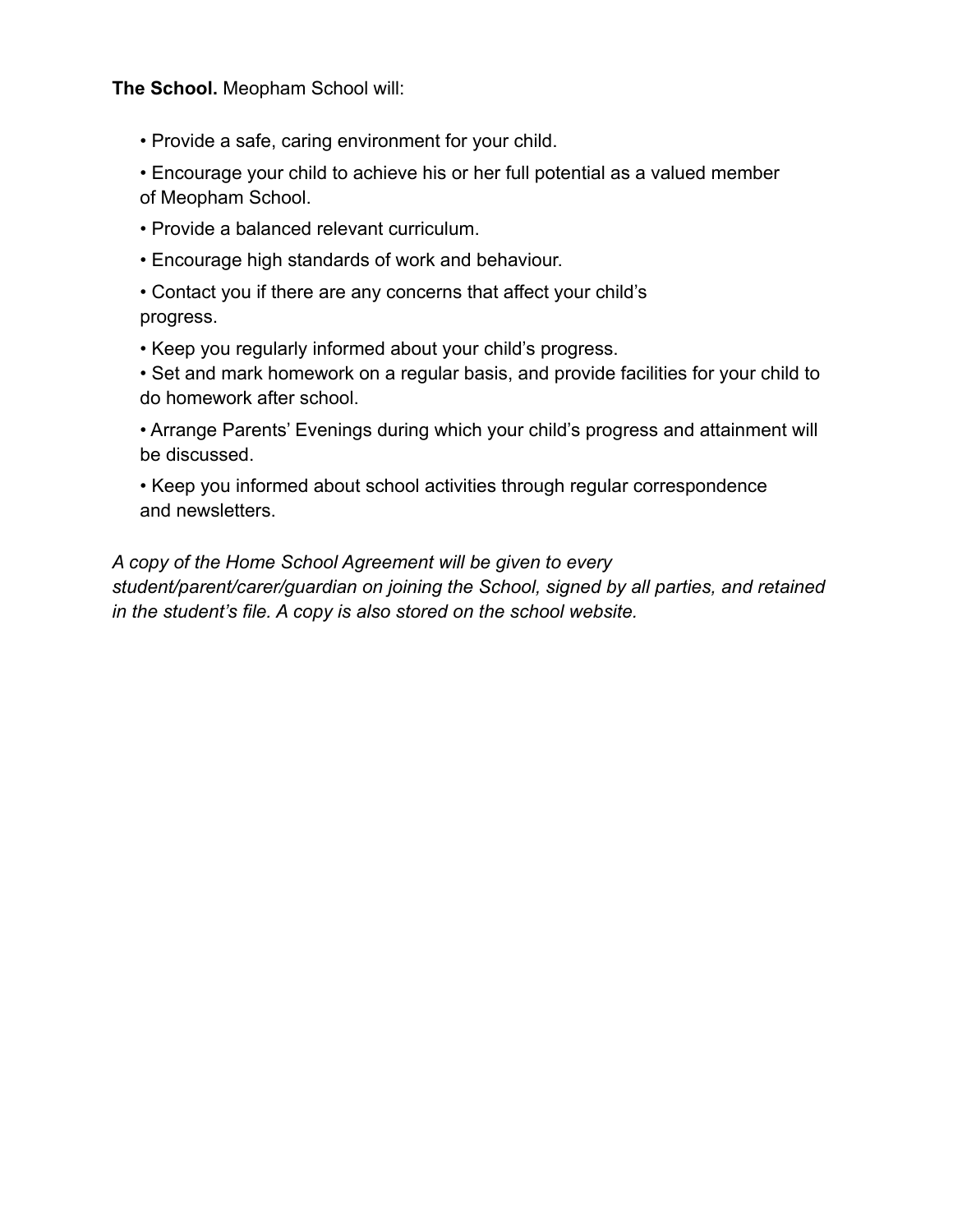#### **SANCTIONS**

It is hoped that staff and parents of students will work together for the total academic and social education of the child. This involves adherence to the rules of the school and society. Students who fail to conform will, unfortunately, need to be punished.

The school's range of sanctions is listed below. However, it should be borne in mind that the school's positive expectations of students place a strong emphasis on encouragement and expecting positive and co-operative behaviour and the cooperation of parents will be sought to modify poor behaviour. The school strongly believes in a restorative approach as a means of encouraging positive behaviours.

The aim is for students to live and work in a happy, friendly and courteous atmosphere. The ethos of the school is intended to support its students so that they are able to learn without distraction or interference. The school recognises discipline as important and necessary. Criticism and punishment will be directed towards the act of misbehaviour or failure to meet requirements rather than implied condemnation of a student. The student will be encouraged to work on targets for improvement. When deciding upon sanctions/reprimands for all students with SEN we assess their individual needs and apply the behaviour tariff accordingly.

We continue to monitor and take into account the guidance of the DfE, particularly regarding Social Inclusion, taking account of any subsequent guidance published by the DfE.

Students with Special Educational Needs: we observe the SEN Code of Practice. In particular, we make referrals to outside agencies when appropriate, and plan accordingly for the education of the student. Meopham's legal duties, in relation to the Equality Act 2010 in respect of safeguarding, students with Special Educational Needs and all vulnerable students, will be considered when making decisions linked to discipline and behaviour.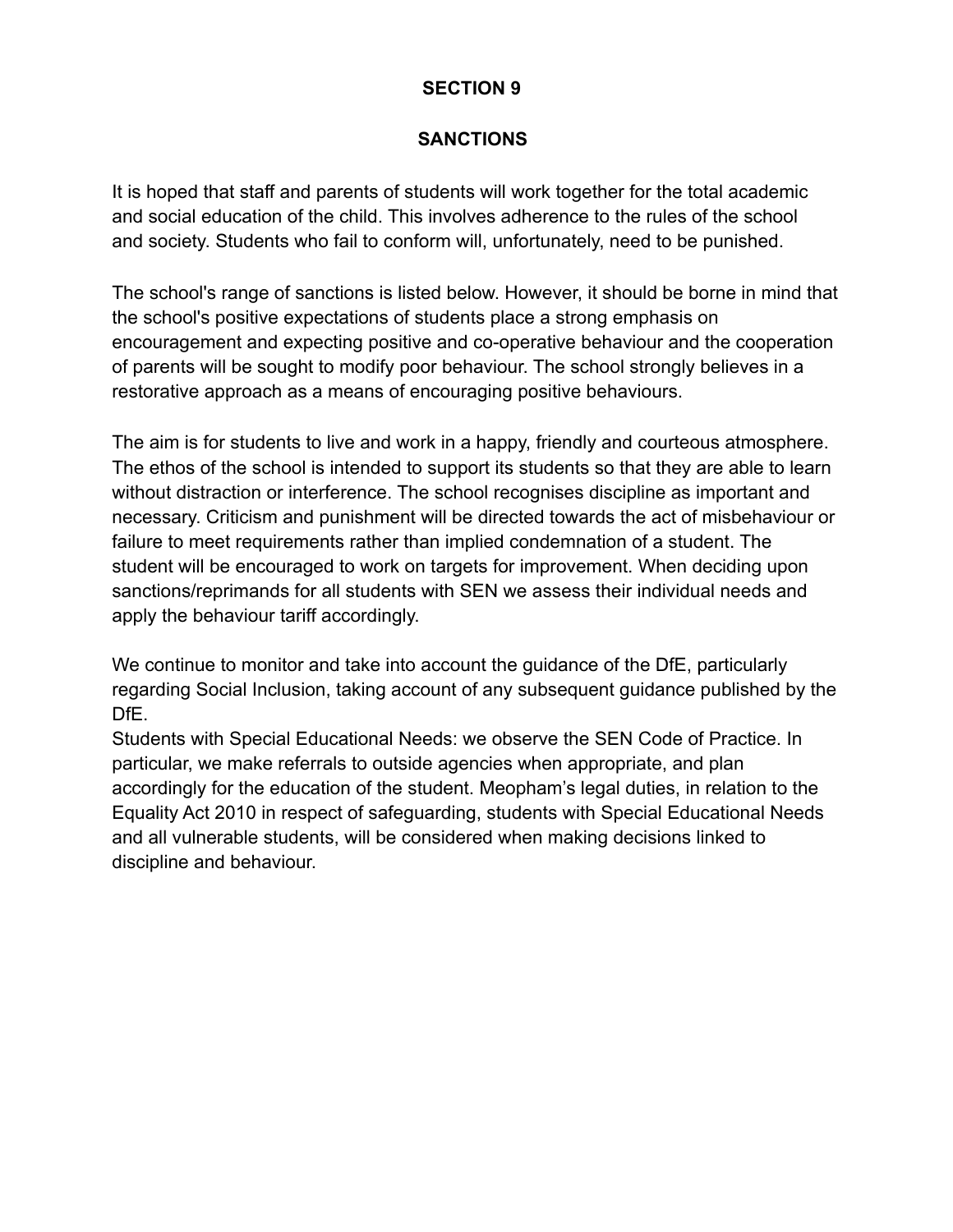## **1. Reprimand**

Teachers may give a quiet, succinct reminder of agreed standards. Teachers will use the escalating C1-C5 system where students will be given every opportunity at each level to change their behaviour for learning.

- C1 First warning/opportunity to change behaviour
- C2 Second warning/ opportunity to change behaviour
- C3 After school detention (1 hour) with a teacher
- C4 Senior Leadership detention (2 hours)
- C5 Internal exclusion

Linked into this escalating consequence system are several layers of intervention to try to change the student's attitude to learning. In line with this, there is also a system where students will be placed on report to monitor and support their behaviour. Students will also be placed on report following a period of time spent in isolation or following an exclusion. The system is as such:

Green report

Orange report

Red report

• *NB: the school may consider a managed move or alternative provision is met if the pupil is persistently disrupting school business and is not responding to the interventions that the school has put in place.*

#### **2. Additional Work**

Additional work may be set at the end of a lesson for completion in social time or at home.

#### **3. Detention**

A short detention after school can reinforce a teacher's authority and reconfirm the school's expectations. A detention gives a student a timely reminder about inadequate attitude to learning.

C3 detentions will take place after school with 24 hours' notice to the student's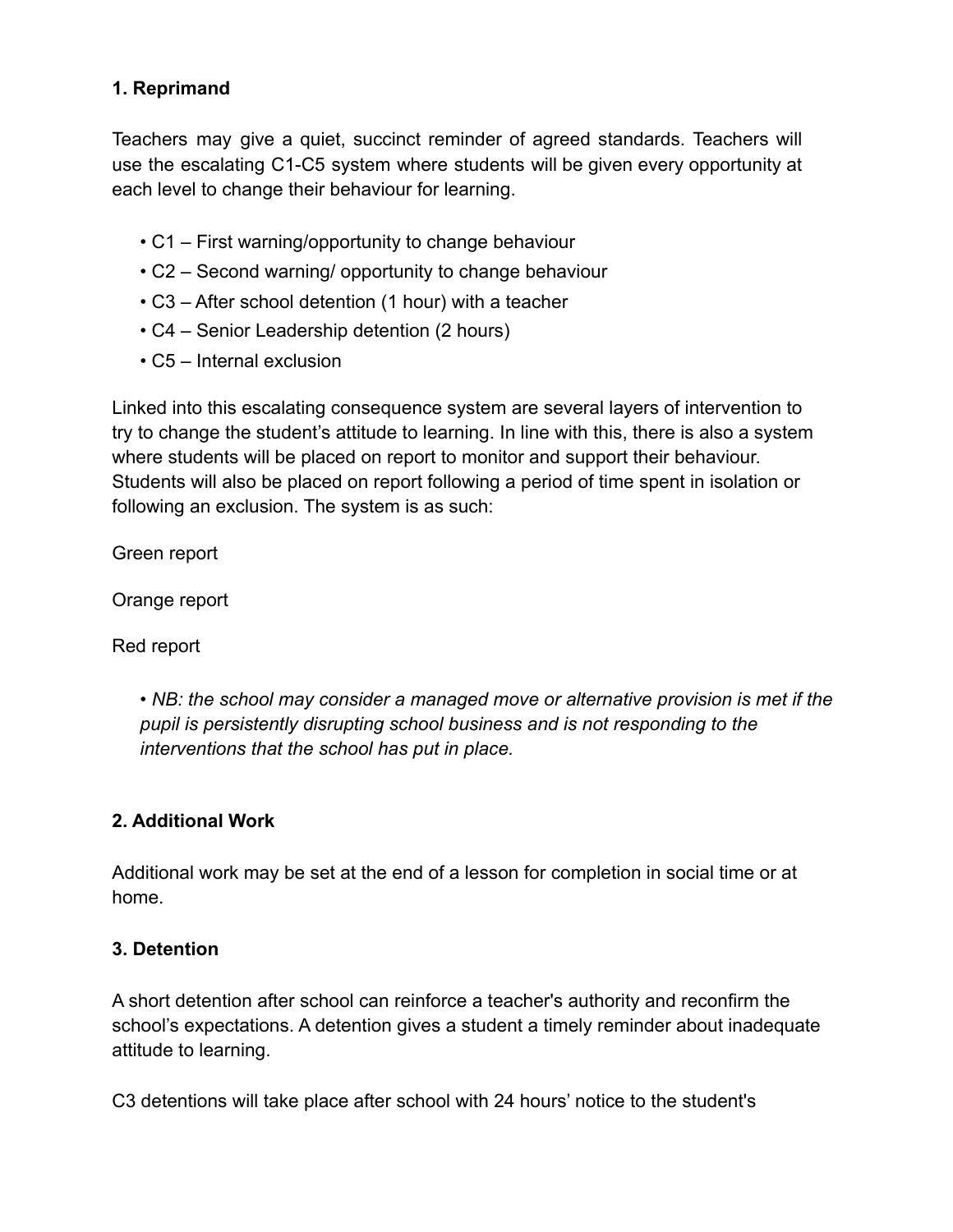parents. Although some students will wrongly "forget" to clear a detention, this should be a rarity. Even so, this is not acceptable. The punishment may be increased or the teacher may reprimand and give the student the opportunity to report on another occasion. Detentions can be used as an opportunity to converse with the student and re-establish a working relationship.

# **4. Referral to Curriculum Leaders**

Problems in the classroom which are not resolved may be referred to Curriculum Leaders. Curriculum Leaders may use a range of strategies to promote a positive attitude to learning. A Curriculum Leader will also contact parents by letter or telephone to alert them to problems when appropriate.

## **5. Referral to Head of Year**

The Head of Year will be the main driver for change across all personal barriers to learning. Targeted students on the basis of attitude to learning and attendance will be reviewed on a termly basis. Heads of Year will work closely with students, parents and staff to ensure that the student is given every opportunity to achieve their personal best.

#### **6. Student Services Intervention**

More general problems with a student will mean that the Head of Year becomes directly involved to work with the student to improve the situation. In extreme cases this may be referred to an Assistant Headteacher or the Headteacher.

The tutor, Head of Year or Senior Leader will often use the "On Report" system as a means of both encouraging a student and checking that improvements are taking place. Parents will be asked to sign the "On Report" form to show they have knowledge of the intervention.

## **7. The Use of Positive Handling**

A member of the School's staff may use positive handling in order to prevent a student from doing, or continuing to do, any of the following:

• Committing a criminal offence.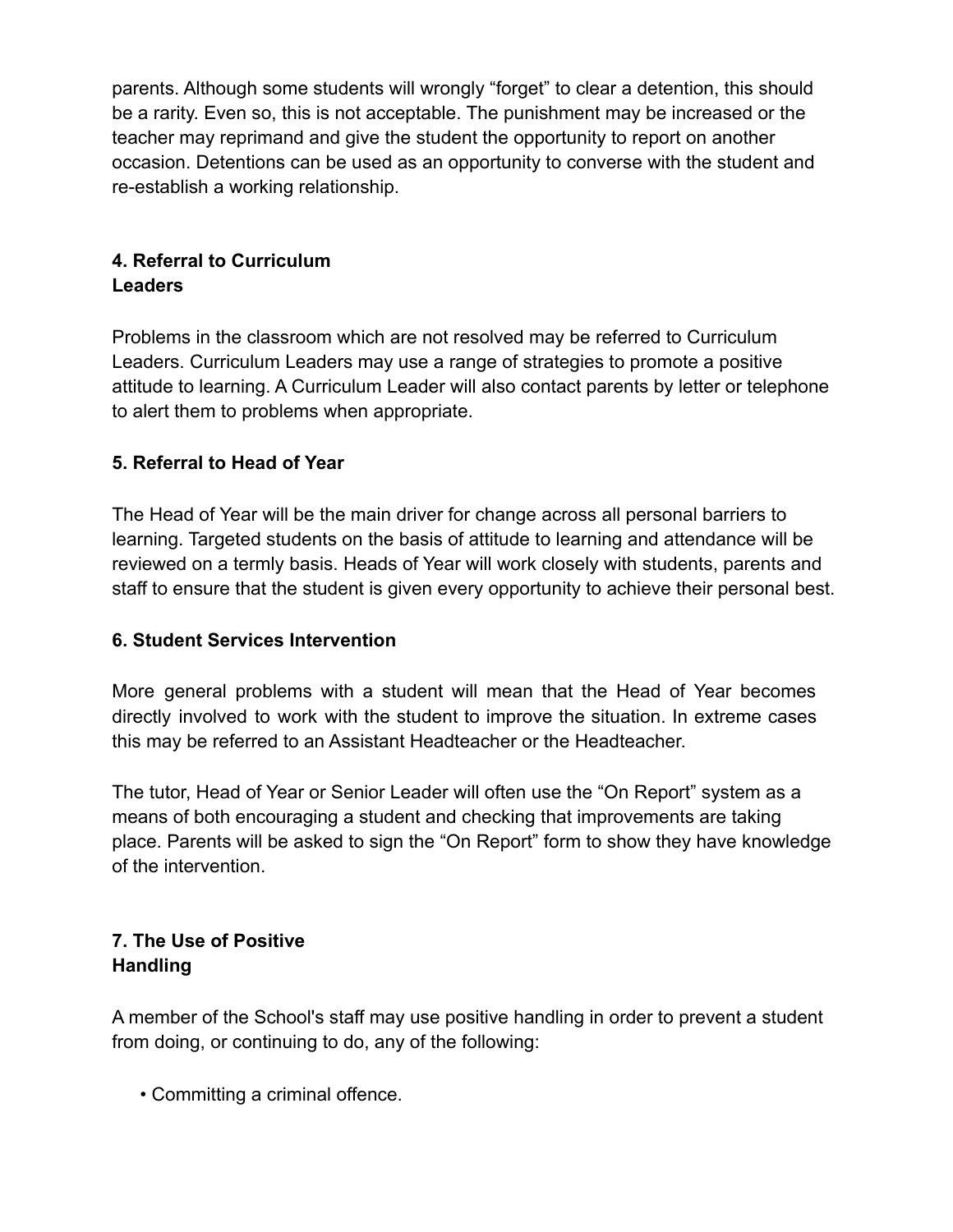- Injuring themselves or others.
- Causing damage to property (including their own).
- Engaging in behaviour prejudicial to maintaining good order and discipline at the School.

Although the use of reasonable force is sanctioned by section 550A of the 1996 Education Act which came into effect on 1 September 1998, the staff of Meopham School will normally use other methods to resolve situations. In addition, key staff are trained in Positive Handling strategies.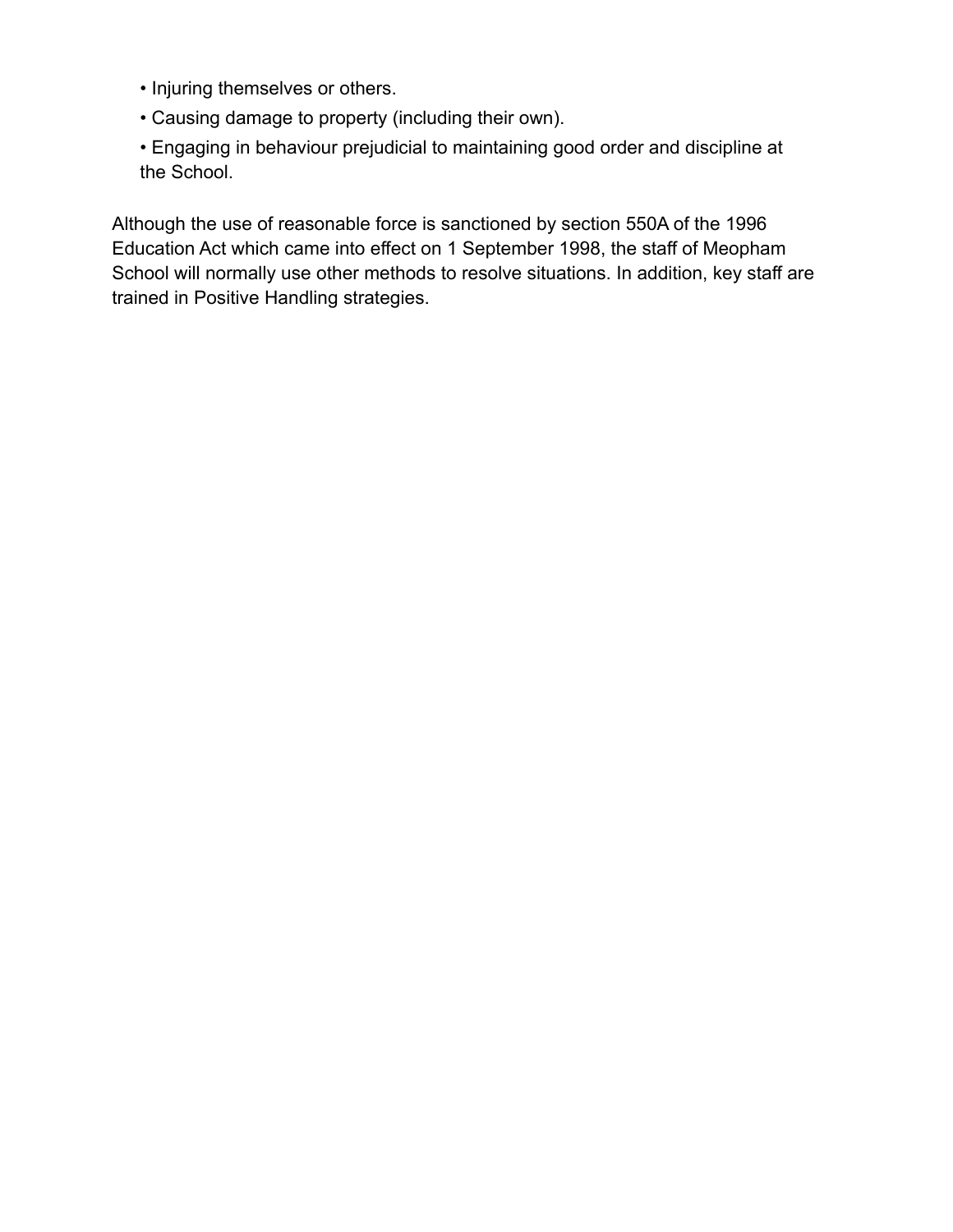#### **Educational Needs and Disability (SEND) and vulnerable individuals:**

We fully appreciate that some children will find it more difficult to respond to the rewards and consequences in this policy. In particular, pupils with SEND may require reasonable adjustments to be made in line with their primary and secondary needs. These individuals require a carefully planned and personalised response involving parents or carers and the inclusion team. We also understand that a child may require increased support and care when they experience trauma and loss in their lives. The school may use a number of different strategies and also consider how the involvement of external agencies can support a child with additional needs such as:

- Behaviour charts to enable celebration of good behaviour.
- Increased communication between home and school.
- Individual behaviour plans.
- Support from the special educational needs coordinator (SENDCo) or identified teaching assistants.
- In house counselling service to offer 1:1 support to develop self-esteem and social skills
- Lunchtime nurture group sessions.
- Additional literacy or mathematics support where this is identified as a barrier to learning and impacts on the pupil's behaviour.
- Adjusted curriculum provision.
- An adapted timetable with an agreed timescale.
- Student Services meeting with parents and carers
- Facilitate multi agency meetings to plan next steps for a child's SEND provision
- Involve external professionals such as Planning Officers, Provision Evaluation Officers and Inclusion and Attendance Officers.
- Strategies recommended by professionals are consistently implemented.
- Referral to outside agencies such as: LIFT, Child and Adolescent Mental Health Services (CAMHS), or the Virtual School for Children in Care.

#### **Risk Assessments and Risk Reduction Plans:**

• The leadership team may judge it to be necessary to construct a risk assessment or a risk reduction plan for identified children.

● These will be constructed in collaboration with key members of staff and parents/carers. The information recorded will then be disseminated to staff.

• The plan will be reviewed at the end of each seasonal term or sooner if circumstances change, e.g as part of a reintegration meeting following a fixed term exclusion.

A whole school overview is updated to reflect the number of children on these plans and with their review dates.

● If the behaviour of a child escalates suddenly, then a member of the senior leadership team will carry out a dynamic risk assessment as stated in the individual risk assessment/risk reduction plan.

• This is to ensure that alternative provision with specific supervision is agreed for the next session or the afternoon so that the child does not resume their scheduled, timetabled activities.